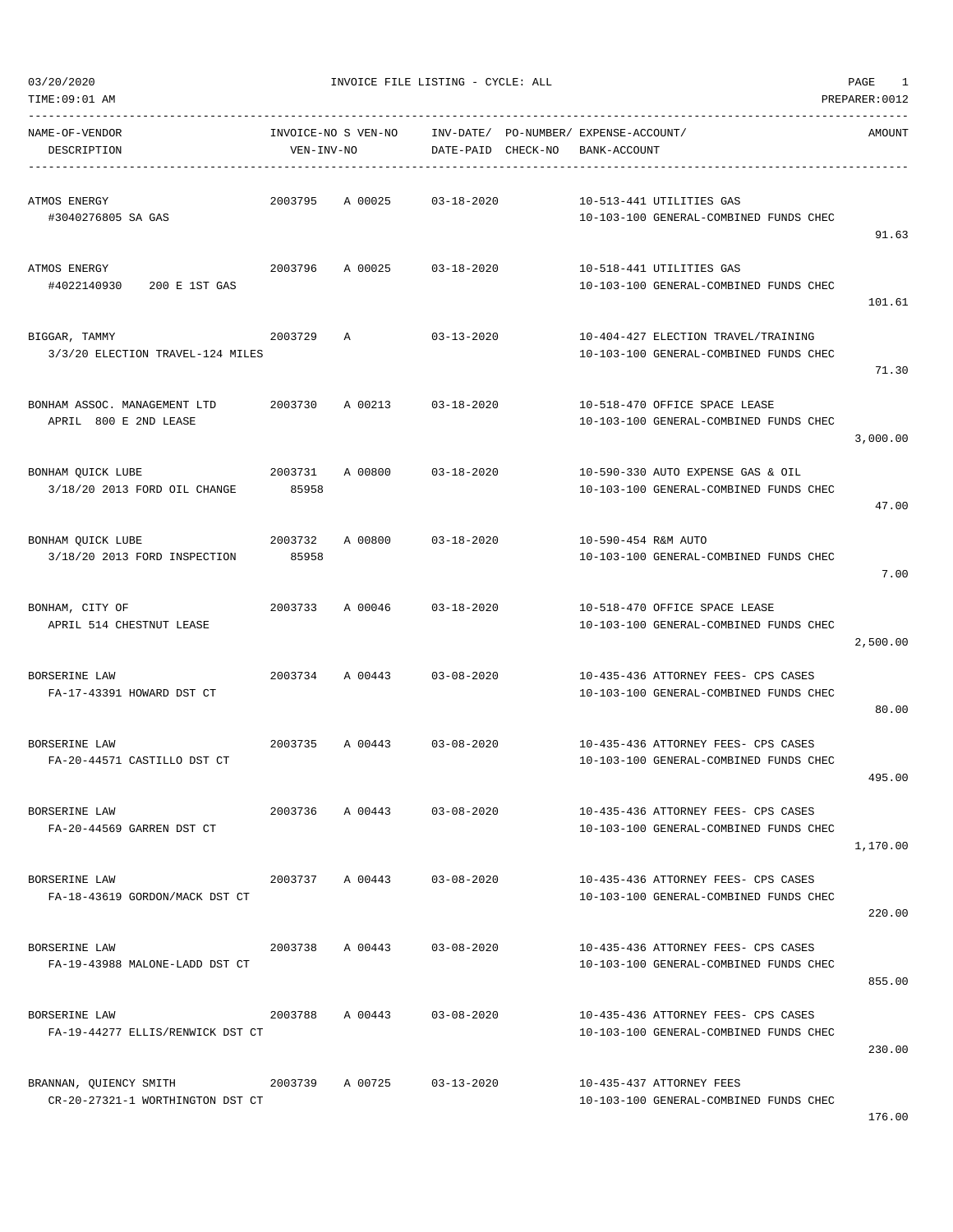TIME:09:01 AM PREPARER:0012

03/20/2020 INVOICE FILE LISTING - CYCLE: ALL PAGE 2

| NAME-OF-VENDOR<br>DESCRIPTION                                    | VEN-INV-NO                   | INVOICE-NO S VEN-NO |                  | INV-DATE/ PO-NUMBER/ EXPENSE-ACCOUNT/<br>DATE-PAID CHECK-NO BANK-ACCOUNT |                                                                                  | AMOUNT   |
|------------------------------------------------------------------|------------------------------|---------------------|------------------|--------------------------------------------------------------------------|----------------------------------------------------------------------------------|----------|
| BRESE-LEBRON LAW, PLLC<br>18576 JOHNSON DST CT                   | 2003740                      | A 00449             | 03-11-2020       |                                                                          | 10-435-437 ATTORNEY FEES<br>10-103-100 GENERAL-COMBINED FUNDS CHEC               | 365.50   |
| COX, MELANIE<br>2/6-3/5/20 LEONARD TRAVEL-96 MILES               | 2003787                      | A                   | $03 - 19 - 2020$ |                                                                          | 10-499-225 LEONARD OFFICE TRAVEL<br>10-103-100 GENERAL-COMBINED FUNDS CHEC       | 55.20    |
| CUSTIS, PATRICK<br>2/10-3/12 TRAVEL - 166.8 MILES                | 2003741                      | A                   | $03 - 12 - 2020$ |                                                                          | 10-475-427 OUT OF COUNTY TRAVEL/TRAINI<br>10-103-100 GENERAL-COMBINED FUNDS CHEC | 95.91    |
| FANNIN COUNTY ELEC. CO-OP, INC<br>#10115200 PCT 3 ELECTRIC       | 2003781                      | A 00335             | $03 - 09 - 2020$ |                                                                          | 23-623-440 UTILITY ELECTRICITY<br>23-103-100 R&B#3-COMBINED FUNDS CHECKI         | 299.24   |
| FANNIN COUNTY TAX ASSESSOR-COL<br>3/16/20 2013 FORD REGISTRATION | 2003742<br>PLATE 1127315     | A 00797             | $03 - 16 - 2020$ | 10-590-454 R&M AUTO                                                      | 10-103-100 GENERAL-COMBINED FUNDS CHEC                                           | 7.50     |
| FUNCTION 4, LLC<br>#9A1068 TURNER COPIES                         | 2003743 A 00236<br>INV774355 |                     | $03 - 18 - 2020$ |                                                                          | 10-510-315 COPIER RENTAL<br>10-103-100 GENERAL-COMBINED FUNDS CHEC               | 173.37   |
| GAYLON P. RIDDELS LAW FIRM, PC<br>CR-17-26483 THACKER DST ST     | 2003744                      | A 00512             | $03 - 05 - 2020$ |                                                                          | 10-435-437 ATTORNEY FEES<br>10-103-100 GENERAL-COMBINED FUNDS CHEC               | 1,681.50 |
| HOLLAND, JORDAN PLLC<br>CR-19-26904 SPENCER DST CT               | 2003745                      | A 00010             | 03-12-2020       |                                                                          | 10-435-437 ATTORNEY FEES<br>10-103-100 GENERAL-COMBINED FUNDS CHEC               | 544.00   |
| HOLLAND, JORDAN PLLC<br>FA-19-44046 JMS/KZA DST CT               | 2003746                      | A 00010             | $03 - 13 - 2020$ |                                                                          | 10-435-436 ATTORNEY FEES- CPS CASES<br>10-103-100 GENERAL-COMBINED FUNDS CHEC    | 539.75   |
| HOLLAND, JORDAN PLLC<br>50187 DEVINE CO CT@LAW                   | 2003747                      | A 00010             | $03 - 17 - 2020$ |                                                                          | 10-410-424 INDIGENT ATTORNEY FEES<br>10-103-100 GENERAL-COMBINED FUNDS CHEC      | 400.00   |
| HOLLAND, JORDAN PLLC<br>CR-17-26230 WRIGHT DST CT                | 2003789                      | A 00010             | $03 - 11 - 2020$ |                                                                          | 10-435-437 ATTORNEY FEES<br>10-103-100 GENERAL-COMBINED FUNDS CHEC               | 501.50   |
| HOPE CONCRETE COMPANY<br>#FCPO4 ROCK & GRAVEL-CONCRETE           | 2003783 A 00086<br>8005738   |                     | $03 - 02 - 2020$ |                                                                          | 24-624-341 R & B MAT. ROCK & GRAVEL<br>24-103-100 R&B#4- COMBINED FUNDS CHECK    | 2,178.00 |
| JOE D MOSS ATTORNEY AT LAW<br>M. COOPER CO CT@LAW                | 2003753                      | A 00431             | $03 - 08 - 2020$ |                                                                          | 10-410-424 INDIGENT ATTORNEY FEES<br>10-103-100 GENERAL-COMBINED FUNDS CHEC      | 329.00   |
| JOE D MOSS ATTORNEY AT LAW<br>49869 GOVEA CO CT@LAW              | 2003790                      | A 00431             | 03-19-2020       |                                                                          | 10-410-424 INDIGENT ATTORNEY FEES<br>10-103-100 GENERAL-COMBINED FUNDS CHEC      |          |

400.00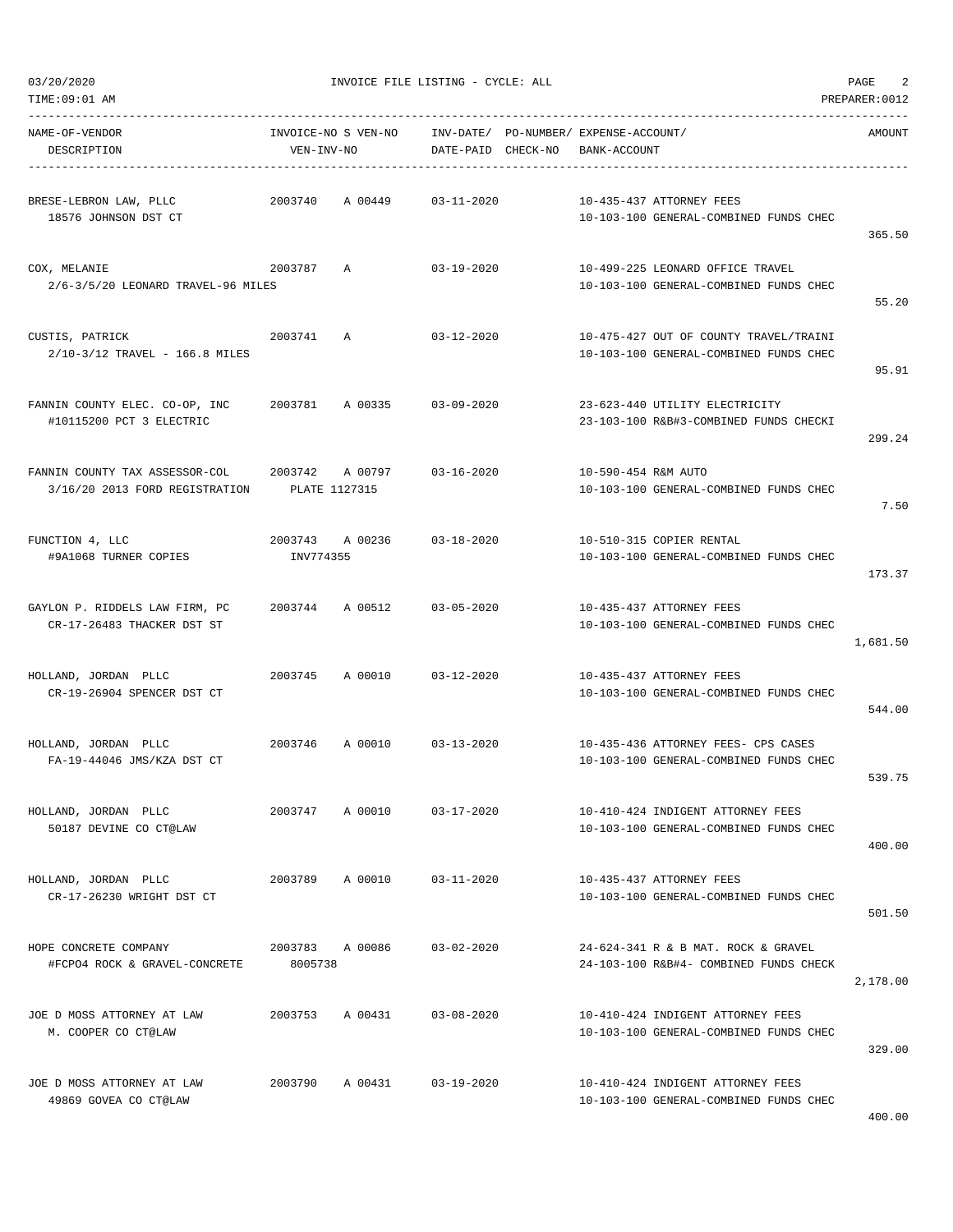$03/20/2020$  PAGE 3

| NAME-OF-VENDOR<br>DESCRIPTION                                                                       | VEN-INV-NO      | INVOICE-NO S VEN-NO INV-DATE/ PO-NUMBER/ EXPENSE-ACCOUNT/ | DATE-PAID CHECK-NO BANK-ACCOUNT |                      |                                                                               | AMOUNT   |
|-----------------------------------------------------------------------------------------------------|-----------------|-----------------------------------------------------------|---------------------------------|----------------------|-------------------------------------------------------------------------------|----------|
| 50291-W BECKER CO CT@LAW                                                                            |                 |                                                           |                                 |                      | 10-410-424 INDIGENT ATTORNEY FEES<br>10-103-100 GENERAL-COMBINED FUNDS CHEC   | 300.00   |
| LEONARD, CITY OF<br>APRIL TAG OFFICE LEASE                                                          |                 | 2003748 A 00048 03-18-2020                                |                                 |                      | 10-499-460 LEONARD OFFICE RENT<br>10-103-100 GENERAL-COMBINED FUNDS CHEC      | 100.00   |
| LEONARD, CITY OF<br>APRIL JP 2 OFFICE LEASE                                                         |                 | 2003749 A 00048 03-18-2020                                |                                 |                      | 10-456-460 OFFICE RENTAL<br>10-103-100 GENERAL-COMBINED FUNDS CHEC            | 350.00   |
| #FANNI CYLINDER LEASE                                                                               | R1352088        |                                                           |                                 |                      | 23-623-443 TRASH DUMPSTER PICKUP<br>23-103-100 R&B#3-COMBINED FUNDS CHECKI    | 14.50    |
| #1735820 PHONE SYSTEM                                                                               | 17872546        |                                                           |                                 | 10-510-420 TELEPHONE | 10-103-100 GENERAL-COMBINED FUNDS CHEC                                        | 3,516.75 |
| MCCRAW II, BILLY MAYFIELD       2003751   A 00214     03-18-2020<br>APRIL 200 E 1ST OFFICE LEASE    |                 |                                                           |                                 |                      | 10-518-470 OFFICE SPACE LEASE<br>10-103-100 GENERAL-COMBINED FUNDS CHEC       | 2,000.00 |
| MCCRAW II, BILLY MAYFIELD       2003752   A 00214     03-18-2020<br>APRIL 200 E 1ST WAREHOUSE LEASE |                 |                                                           |                                 |                      | 10-518-470 OFFICE SPACE LEASE<br>10-103-100 GENERAL-COMBINED FUNDS CHEC       | 750.00   |
| MIEARS, STEVEN R.<br>FA-19-44046 SCOTT DST CT                                                       |                 | 2003792 A 00337 03-14-2020                                |                                 |                      | 10-435-436 ATTORNEY FEES- CPS CASES<br>10-103-100 GENERAL-COMBINED FUNDS CHEC | 750.00   |
| MIEARS, STEVEN R.<br>FA-15-42218 HARRIS DST CT                                                      |                 | 2003793 A 00337 03-14-2020                                |                                 |                      | 10-435-436 ATTORNEY FEES- CPS CASES<br>10-103-100 GENERAL-COMBINED FUNDS CHEC | 1,355.00 |
| MIEARS, STEVEN R.<br>FA-19-44431 FLETCHER DST CT                                                    | 2003794         | A 00337                                                   | 03-14-2020                      |                      | 10-435-436 ATTORNEY FEES- CPS CASES<br>10-103-100 GENERAL-COMBINED FUNDS CHEC | 1,150.00 |
| OLD SCHOOL ENTERPRISES TWO LLC<br>APRIL 108 E SAM RAYBURN LEASE                                     |                 | 2003754 A 00436 03-18-2020                                |                                 |                      | 10-518-470 OFFICE SPACE LEASE<br>10-103-100 GENERAL-COMBINED FUNDS CHEC       | 1,100.00 |
| PARHAM, WILLIAM<br>50229 MCADAMS CO CT@LAW                                                          | 2003755         | A 00532                                                   | $03 - 18 - 2020$                |                      | 10-410-424 INDIGENT ATTORNEY FEES<br>10-103-100 GENERAL-COMBINED FUNDS CHEC   | 300.00   |
| PAT'S PUMP SERVICE<br>#712 PORTA-POTTY SVC                                                          | 2003786<br>1599 | A 00469                                                   | $03 - 15 - 2020$                |                      | 66-667-165 CONSTRUCTION<br>66-103-100 GO BONDS CONST.2017-COMBINE             | 440.00   |
| PERKINS, J. DANIEL<br>FA-19-44179 CULLINS DST CT                                                    | 2003756         | A 00589                                                   | $03 - 13 - 2020$                |                      | 10-435-436 ATTORNEY FEES- CPS CASES<br>10-103-100 GENERAL-COMBINED FUNDS CHEC |          |

136.00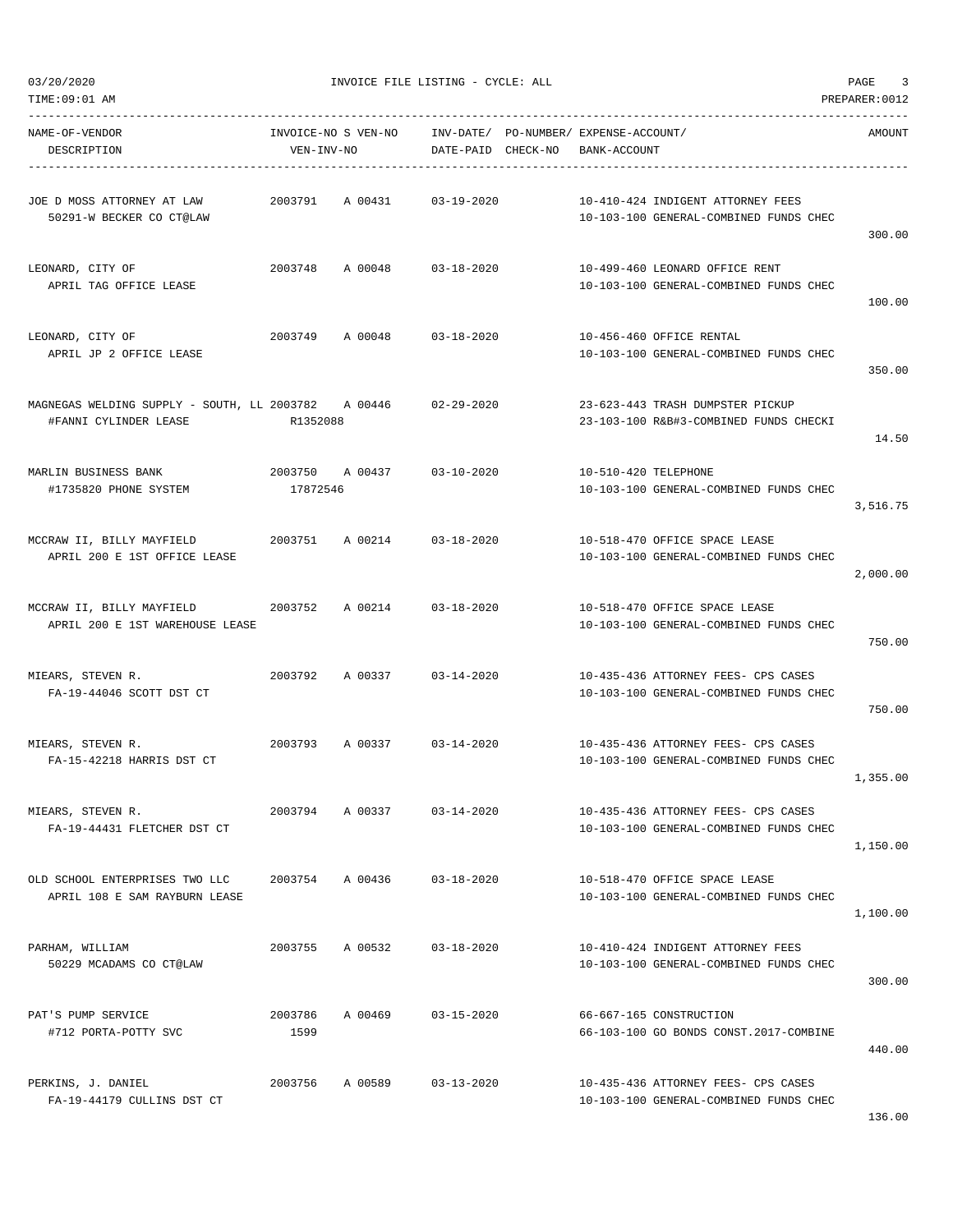TIME:09:01 AM PREPARER:0012

03/20/2020 INVOICE FILE LISTING - CYCLE: ALL PAGE 4

----------------------------------------------------------------------------------------------------------------------------------- NAME-OF-VENDOR INVOICE-NO S VEN-NO INV-DATE/ PO-NUMBER/ EXPENSE-ACCOUNT/ AMOUNT

| DESCRIPTION                                                      | VEN-INV-NO |                                                 | DATE-PAID CHECK-NO | BANK-ACCOUNT                                                                   |          |
|------------------------------------------------------------------|------------|-------------------------------------------------|--------------------|--------------------------------------------------------------------------------|----------|
| PERKINS, J. DANIEL<br>FA-19-44106 MIZZELL DST CT                 | 2003757    | A 00589                                         | $03 - 13 - 2020$   | 10-435-436 ATTORNEY FEES- CPS CASES<br>10-103-100 GENERAL-COMBINED FUNDS CHEC  | 510.00   |
| PERKINS, J. DANIEL<br>FA-19-44046 SCOTT DST CT                   | 2003758    | A 00589 03-13-2020                              |                    | 10-435-436 ATTORNEY FEES- CPS CASES<br>10-103-100 GENERAL-COMBINED FUNDS CHEC  | 170.00   |
| PERKINS, J. DANIEL<br>FA-19-44277 OBIER DST CT                   | 2003759    | A 00589                                         | $03 - 13 - 2020$   | 10-435-436 ATTORNEY FEES- CPS CASES<br>10-103-100 GENERAL-COMBINED FUNDS CHEC  | 297.50   |
| RELIANCE FASTENERS OF DENISON<br>2/27/20 SHOP SUPPLY             | 125612     | 2003777 A 00317                                 | 02-27-2020         | 22-622-340 SHOP SUPPLIES<br>22-103-100 R&B#2- COMBINED FUNDS CHECK             | 239.30   |
| RELIANT<br>#2 533 974-8 PCT 1 ELECTRIC                           |            | 2003776 A 00289 03-17-2020<br>111 028 278 835 1 |                    | 21-621-440 UTILITY ELECTRICITY<br>21-103-100 R&B#1-COMBINED FUNDS CHECKI       | 87.06    |
| RELIANT<br>#2 533 972-2 PCT 2 ELECTRIC 111 028 253 156 1         |            | 2003778 A 00289 03-16-2020                      |                    | 22-622-440 UTILITY ELECTRICITY<br>22-103-100 R&B#2- COMBINED FUNDS CHECK       | 101.45   |
| RELIANT<br>#2 591-592-7 PCT 2 ELECTRIC GDLIGHT 112 011 330 491 4 | 2003779    | A 00289                                         | $03 - 16 - 2020$   | 22-622-440 UTILITY ELECTRICITY<br>22-103-100 R&B#2- COMBINED FUNDS CHECK       | 10.60    |
| RELIANT<br>#2 591 591-9 PCT 2 ELECTRIC GDLIGHT 112 011 330 490 6 |            | 2003780 A 00289                                 | 03-16-2020         | 22-622-440 UTILITY ELECTRICITY<br>22-103-100 R&B#2- COMBINED FUNDS CHECK       | 24.03    |
| RESSLER, JENNIFER<br>2/18-3/3/20 ELECTION TRAVEL 93 MILE         | 2003760    | A                                               | $03 - 13 - 2020$   | 10-404-427 ELECTION TRAVEL/TRAINING<br>10-103-100 GENERAL-COMBINED FUNDS CHEC  | 53.48    |
| RICHARD DRAKE CONSTRUCTION CO. L.P. 2003784<br>#F006 OIL SAND    | 176076     | A 00756                                         | 03-13-2020         | 24-624-344 R & B MAT. ASPHALT/RD OIL<br>24-103-100 R&B#4- COMBINED FUNDS CHECK | 1,580.52 |
| RLI<br>LSM1166894 E. LOVE BOND                                   | 2003761    | A 00365                                         | $02 - 11 - 2020$   | 10-450-480 BONDS<br>10-103-100 GENERAL-COMBINED FUNDS CHEC                     | 50.00    |
| SMITH, THOMAS SCOTT<br>CR-18-26600 PERDUE DST CT                 | 2003762    | A 00817                                         | $03 - 13 - 2020$   | 10-435-437 ATTORNEY FEES<br>10-103-100 GENERAL-COMBINED FUNDS CHEC             | 680.15   |
| SMITH, THOMAS SCOTT<br>CR-19-26941 MOHNICKEY DST CT              | 2003763    | A 00817                                         | $03 - 13 - 2020$   | 10-435-437 ATTORNEY FEES<br>10-103-100 GENERAL-COMBINED FUNDS CHEC             | 355.85   |
| SPARKLIGHT<br>#120620497 200 E 1ST INTERNET                      | 2003764    | A 00707                                         | $03 - 17 - 2020$   | 10-518-421 INTERNET SERVICES<br>10-103-100 GENERAL-COMBINED FUNDS CHEC         | 273.94   |
|                                                                  |            |                                                 |                    |                                                                                |          |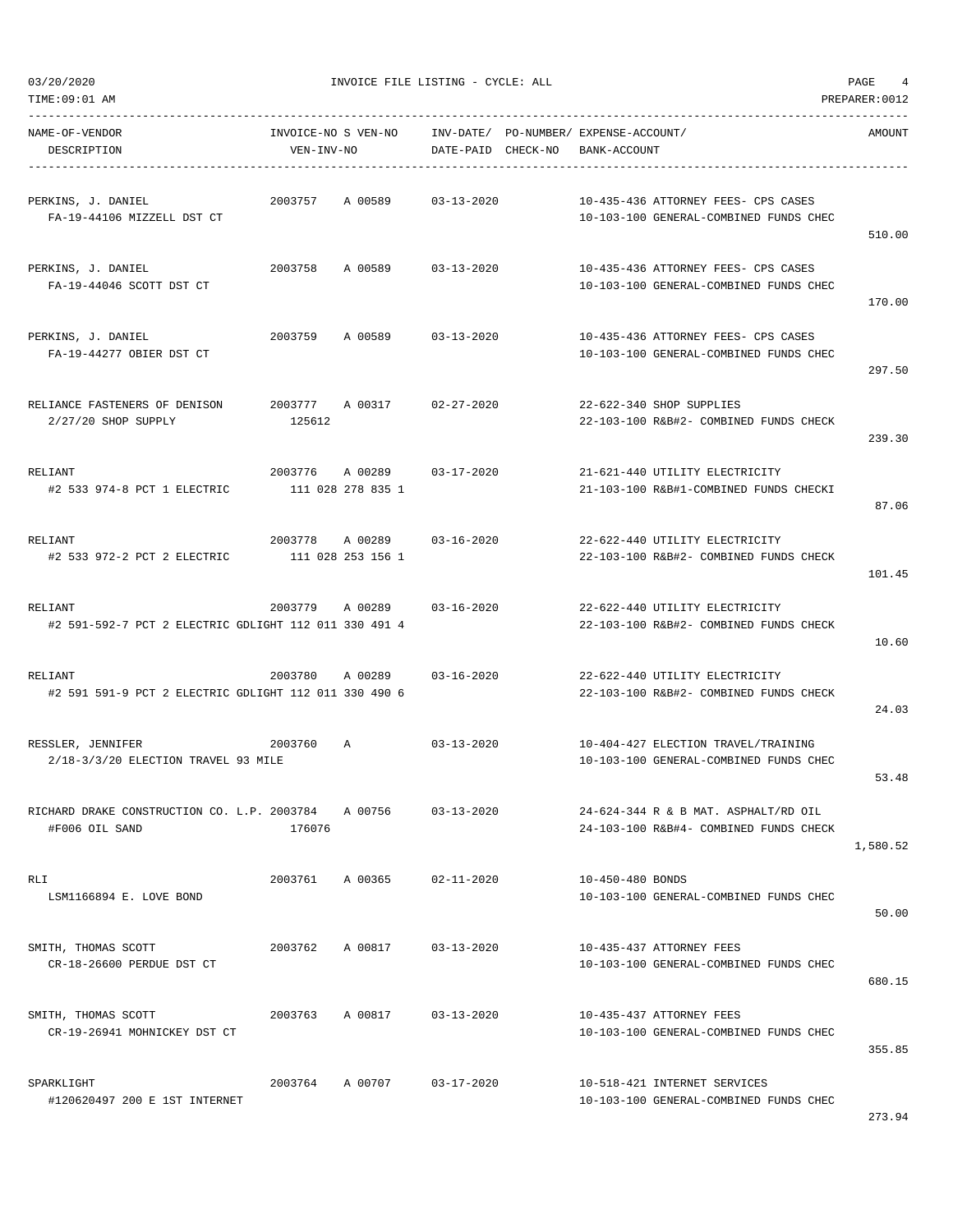| TIME:09:01 AM                                                             |                                   |         |                            |          |                                             |                                                                                               | PREPARER: 0012 |
|---------------------------------------------------------------------------|-----------------------------------|---------|----------------------------|----------|---------------------------------------------|-----------------------------------------------------------------------------------------------|----------------|
| NAME-OF-VENDOR<br>DESCRIPTION                                             | INVOICE-NO S VEN-NO<br>VEN-INV-NO |         | INV-DATE/<br>DATE-PAID     | CHECK-NO | PO-NUMBER/ EXPENSE-ACCOUNT/<br>BANK-ACCOUNT | AMOUNT                                                                                        |                |
| SPARKLIGHT<br>#102575958 2505 N CENTER INTERNET                           | 2003765                           | A 00707 | $03 - 17 - 2020$           |          |                                             | 10-665-422 CABLE INTERNET<br>10-103-100 GENERAL-COMBINED FUNDS CHEC                           | 64.99          |
| SPARKLIGHT<br>#120620588 800 2ND ST INTERNET                              | 2003766                           | A 00707 | $03 - 17 - 2020$           |          |                                             | 10-518-421 INTERNET SERVICES<br>10-103-100 GENERAL-COMBINED FUNDS CHEC                        | 443.93         |
| SPARKLIGHT<br>#120620638 210 S MAIN INTERNET                              | 2003767                           | A 00707 | $03 - 17 - 2020$           |          | 10-513-421 INTERNET                         | 10-103-100 GENERAL-COMBINED FUNDS CHEC                                                        | 273.94         |
| SPARKLIGHT<br>#128529310 108 SAM RAYBURN INTERNET                         | 2003768                           | A 00707 | $03 - 17 - 2020$           |          |                                             | 10-518-421 INTERNET SERVICES<br>10-103-100 GENERAL-COMBINED FUNDS CHEC                        | 152.39         |
| SPARKLIGHT<br>#120620513 200 8TH ST INTERNET                              | 2003769                           | A 00707 | $03 - 17 - 2020$           |          |                                             | 10-518-421 INTERNET SERVICES<br>10-103-100 GENERAL-COMBINED FUNDS CHEC                        | 273.94         |
| SPARKLIGHT<br>#121459531 IHC INTERNET                                     | 2003770                           | A 00707 | $03 - 17 - 2020$           |          | 10-645-441 DSL LINE                         | 10-103-100 GENERAL-COMBINED FUNDS CHEC                                                        | 78.94          |
| SPARKLIGHT<br>#120140181 514 CHESTNUT INTERNET                            | 2003771                           | A 00707 | $03 - 17 - 2020$           |          |                                             | 10-514-421 TELEPHONE/INTERNET<br>10-103-100 GENERAL-COMBINED FUNDS CHEC                       | 78.94          |
| SPARKLIGHT<br>#127664639 SHERIFF INTERNET                                 | 2003772                           | A 00707 | $03 - 17 - 2020$           |          |                                             | 10-560-444 INTERNET SERVICE<br>10-103-100 GENERAL-COMBINED FUNDS CHEC                         | 220.81         |
| SPARKLIGHT<br>#121664254 PCT 4 INTERNET                                   | 2003785                           | A 00707 | $03 - 17 - 2020$           |          |                                             | 24-624-421 DSL INTERNET<br>24-103-100 R&B#4- COMBINED FUNDS CHECK                             | 82.69          |
| TDCAA NOW TRUST FUND<br>12/4/19 Grand Juror Handbooks                     | 2003773<br>51061                  | A 00098 |                            |          |                                             | 12-04-2019 2020000109 10-425-313 GRAND JURY EXPENSE<br>10-103-100 GENERAL-COMBINED FUNDS CHEC | 267.00         |
| TYLER TECHNOLOGIES, INC.<br>#45205 2/25-6/30/20 JUDGE/ESIGNATUR 020-23732 |                                   |         | 2003774 A 00310 02-25-2020 |          |                                             | 10-435-574 TECHNOLOGY<br>10-103-100 GENERAL-COMBINED FUNDS CHEC                               | 2,406.08       |
| VERIZON WIRELESS<br>#442108889-00002 CO CLK                               | 2003797 A 00127<br>9850173013     |         | $03 - 10 - 2020$           |          |                                             | 10-404-421 ELECTION INTERNET<br>10-103-100 GENERAL-COMBINED FUNDS CHEC                        | 75.98          |
| VERIZON WIRELESS<br>#442108889-00001 EMERG MGMNT                          | 2003798 A 00127<br>9850173012     |         | $03 - 10 - 2020$           |          |                                             | 10-406-421 EMERGENCY INTERNET<br>10-103-100 GENERAL-COMBINED FUNDS CHEC                       | 37.99          |
| VERIZON WIRELESS<br>#442108889-00001 IT                                   | 2003799 A 00127<br>9850173012     |         | $03 - 10 - 2020$           |          |                                             | 10-503-423 EMERGENCY INTERNET<br>10-103-100 GENERAL-COMBINED FUNDS CHEC                       | 37.99          |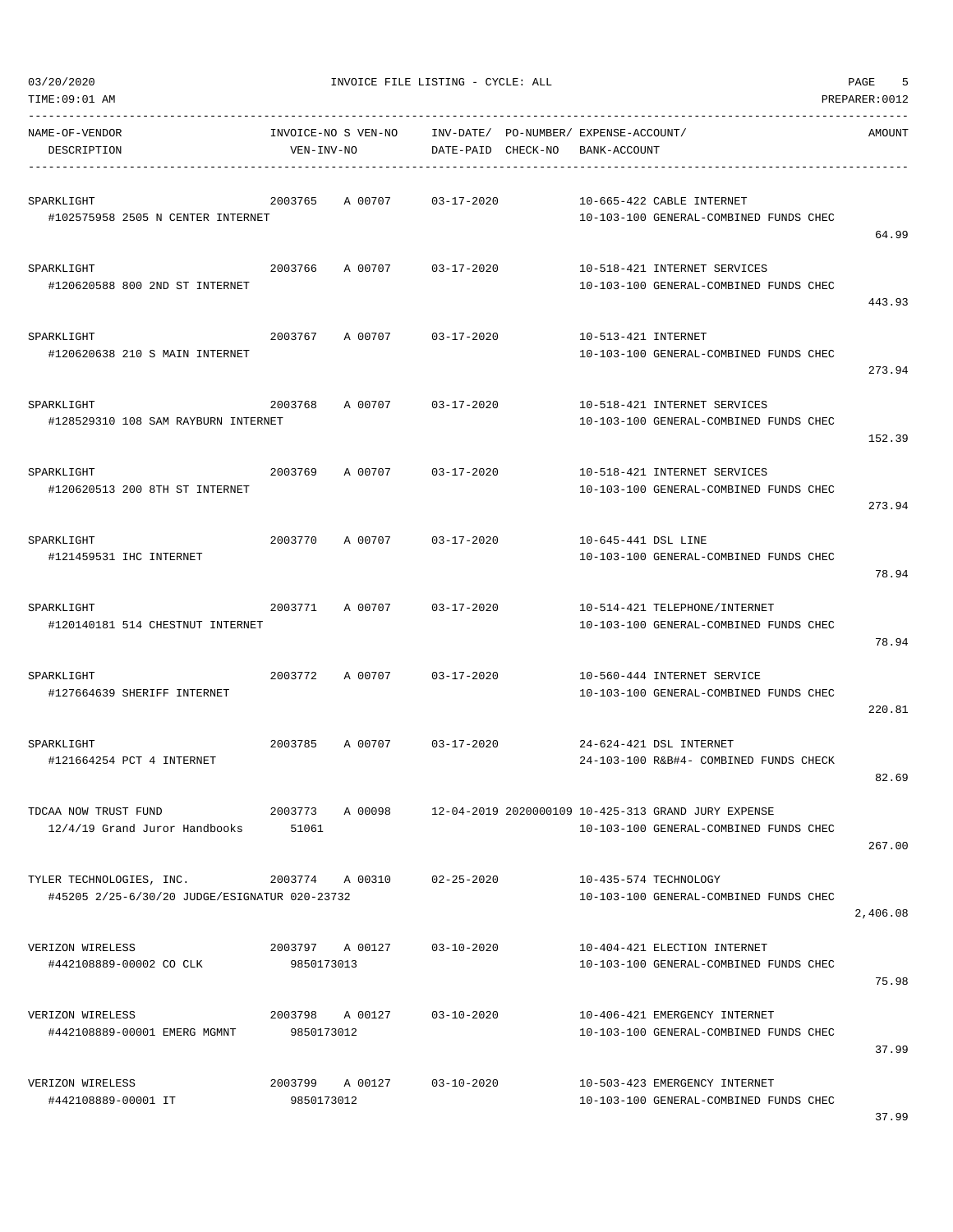03/20/2020 INVOICE FILE LISTING - CYCLE: ALL PAGE 6

TIME:09:01 AM PREPARER:0012

| NAME-OF-VENDOR                     |                 | INVOICE-NO S VEN-NO |                  | INV-DATE/ PO-NUMBER/ EXPENSE-ACCOUNT/ |                      |                                        | AMOUNT |
|------------------------------------|-----------------|---------------------|------------------|---------------------------------------|----------------------|----------------------------------------|--------|
| DESCRIPTION                        | VEN-INV-NO      |                     | DATE-PAID        | CHECK-NO                              | BANK-ACCOUNT         |                                        |        |
|                                    |                 |                     |                  |                                       |                      |                                        |        |
| VERIZON WIRELESS                   | 2003800         | A 00127             | $03 - 10 - 2020$ |                                       |                      | 10-510-423 CELL PHONE                  |        |
| #442108889-00001 JANITOR           | 9850173012      |                     |                  |                                       |                      | 10-103-100 GENERAL-COMBINED FUNDS CHEC |        |
|                                    |                 |                     |                  |                                       |                      |                                        | 26.37  |
| VERIZON WIRELESS                   | 2003801         | A 00127             | $03 - 10 - 2020$ |                                       |                      | 10-560-444 INTERNET SERVICE            |        |
| #442108889-00001 SHERIFF           | 9850173012      |                     |                  |                                       |                      | 10-103-100 GENERAL-COMBINED FUNDS CHEC |        |
|                                    |                 |                     |                  |                                       |                      |                                        | 418.11 |
| VERIZON WIRELESS                   | 2003802 A 00127 |                     | $03 - 10 - 2020$ |                                       |                      | 28-457-423 INTERNET SERVICE            |        |
| #442108889-00002 JP3               | 9850173013      |                     |                  |                                       |                      | 28-103-100 J.P.#3 JUST.CT.TECH-COMB.FU |        |
|                                    |                 |                     |                  |                                       |                      |                                        | 37.99  |
| VESTED NETWORKS                    | 2003803         | A 00480             | $03 - 20 - 2020$ |                                       | 10-510-420 TELEPHONE |                                        |        |
| #9973 JP3 PHONES                   |                 |                     |                  |                                       |                      | 10-103-100 GENERAL-COMBINED FUNDS CHEC |        |
|                                    |                 |                     |                  |                                       |                      |                                        | 67.50  |
| WOODSON, MARY ANN CSR, RPR 2003775 |                 | A 00486             | $03 - 13 - 2020$ |                                       |                      | 10-435-438 COURT REPORTER EXPENSE      |        |
| 3/13/20 CR-20-27284 TRANSCRIPT     |                 |                     |                  |                                       |                      | 10-103-100 GENERAL-COMBINED FUNDS CHEC |        |
|                                    |                 |                     |                  |                                       |                      |                                        | 93.50  |